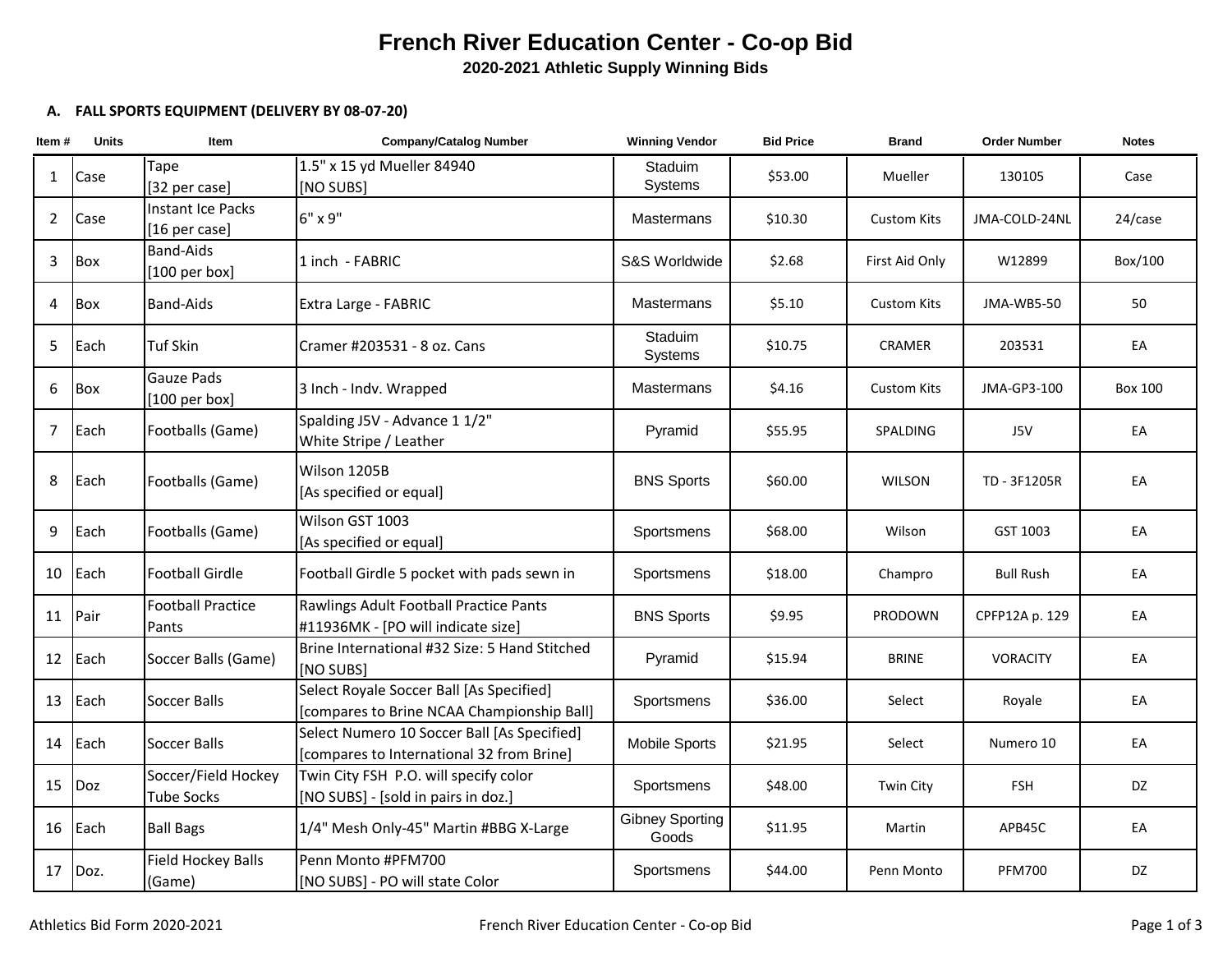| Item# | <b>Units</b>  | Item                            | <b>Company/Catalog Number</b>                                | <b>Winning Vendor</b> | <b>Bid Price</b> | <b>Brand</b>     | <b>Order Number</b>             | <b>Notes</b> |
|-------|---------------|---------------------------------|--------------------------------------------------------------|-----------------------|------------------|------------------|---------------------------------|--------------|
| 18    | <b>I</b> Each | Whistle                         | Acme Thunder - Plastic                                       | <b>BNS Sports</b>     | \$1.35           | <b>ACME</b>      | PAA660XX-<br>*dozen pk only*    | <b>DZ</b>    |
| 19    | <b>I</b> Each | Lanyard                         | <b>Black</b>                                                 | <b>BNS Sports</b>     | \$2.40           | <b>BSN</b>       | MSLNYDBKDZ -<br>*dozen pk only* | <b>DZ</b>    |
| 20    | Box           | Non-Latex Gloves<br>$[500$ box] | Surgical - non Latex, Size: Large<br>[Vendor specify brand]  | Pyramid               | \$3.95           | <b>TRADEX</b>    | <b>VLG200</b>                   | BOX/100      |
| 21    | Box           | Non-Latex Gloves<br>[500 box]   | Surgical - non Latex, Size: Medium<br>[Vendor specify brand] | Pyramid               | \$3.95           | <b>TRADEX</b>    | <b>VMD200</b>                   | BOX/100      |
| 22    | Each          | Score Books                     | Soccer Scorebook - Brine<br>[No Subs]                        | Pyramid               | \$5.25           | <b>BRINE</b>     | SB1RP                           | EA           |
| 23    | Each          | Score Books                     | Field Hockey                                                 | Staduim<br>Systems    | \$6.00           | CRANBARRY        | 1228                            | EA           |
| 24    | <b>I</b> Each | Volleyballs                     | IPractice Balls - Tachikara                                  | Pyramid               | \$15.39          | <b>TACHIKARA</b> | <b>SV18S</b>                    | EA           |
| 25    | <b>I</b> Each | <b>Water Bottles</b>            | Quart Size                                                   | <b>BNS Sports</b>     | \$1.60           | <b>BSN</b>       | 1379307 p. 132                  | EA           |

**B. WINTER SPORTS EQUIPMENT (DELIVERY BY 11-06-20)**

| Item# | <b>Units</b> | Item                    | <b>Company/Catalog Number</b>         | <b>Winning Vendor</b> | <b>Bid Price</b> | <b>Brand</b>    | <b>Order Number</b> | <b>Notes</b> |
|-------|--------------|-------------------------|---------------------------------------|-----------------------|------------------|-----------------|---------------------|--------------|
| 26    | Each         | Basketballs (Game)      | Spalding TF1000ZK Microfiber Pro      | Pyramid               | \$45.80          | SPALDING        | TF1000 CLASSIC      | EA           |
|       |              |                         | [As specified or equal]               |                       |                  |                 |                     |              |
| 27    | Each         | Basketballs (Game)      | Spalding TF1000 Legacy                | Pyramid               | \$50.00          | SPALDING        | TF1000 LEGACY       | EA           |
|       |              |                         | [As specified or equal]               |                       |                  |                 |                     |              |
| 28    | Each         | <b>Girls Basketball</b> | Spalding TF1000ZK Microfiber Pro 28.5 | Pyramid               | \$45.80          | SPALDING        | TF1000 CLASSIC      | EA           |
|       |              | (Game)                  | [NO SUBS]                             |                       |                  |                 |                     |              |
| 29    | <b>IPair</b> | <b>Basketball Nets</b>  | Carron #AWN Whipless Basketball Nets  | Pyramid               | \$2.98           | <b>CHAMPION</b> | 409                 | PAIR         |
|       |              |                         | [NO SUBS]                             |                       |                  |                 |                     |              |
| 30    | Each         | Score Books             | Basketball - Mark V                   | Pyramid               | \$4.05           | GARED           | <b>MARK V</b>       |              |
|       |              |                         | [NO SUBS]                             |                       |                  |                 |                     | EA           |

## **C. SPRING SPORTS EQUIPMENT (DELIVERY BY 03-05-21)**

| Item # | <b>Units</b> | <b>Item</b>                     | <b>Company/Catalog Number</b>                           | <b>Winning Vendor</b> | <b>Bid Price</b> | <b>Brand</b>  | <b>Order Number</b> | <b>Notes</b>                       |
|--------|--------------|---------------------------------|---------------------------------------------------------|-----------------------|------------------|---------------|---------------------|------------------------------------|
|        | 31 Case      | Tennis Balls<br>$[72$ per case] | Wilson WT 1001<br>(yellow-extra duty)                   | Pyramid               | \$63.12          | <b>WILSON</b> | WT1001              | **MINIMUM<br>ORDER IS 6<br>CASES** |
| 32     | Doz.         | Baseballs (Game)                | Diamond D-1Pro - Raised Seam<br>[As specified or equal] | Sportsmens            | \$62.50          | Diamond       | D <sub>1</sub> Pro  | DZ                                 |
| 33     | Doz.         | Baseballs (Game)                | Wilson 1010<br>[As specified or equal]                  | Pyramid               | \$56.00          | <b>WILSON</b> | A1010BHS            | DZ                                 |
| 34     | Doz.         | Baseballs (Practice)            | National/American - League Ball                         | Pyramid               | \$26.50          | CHAMPION      | <b>OLBXX</b>        | DZ                                 |